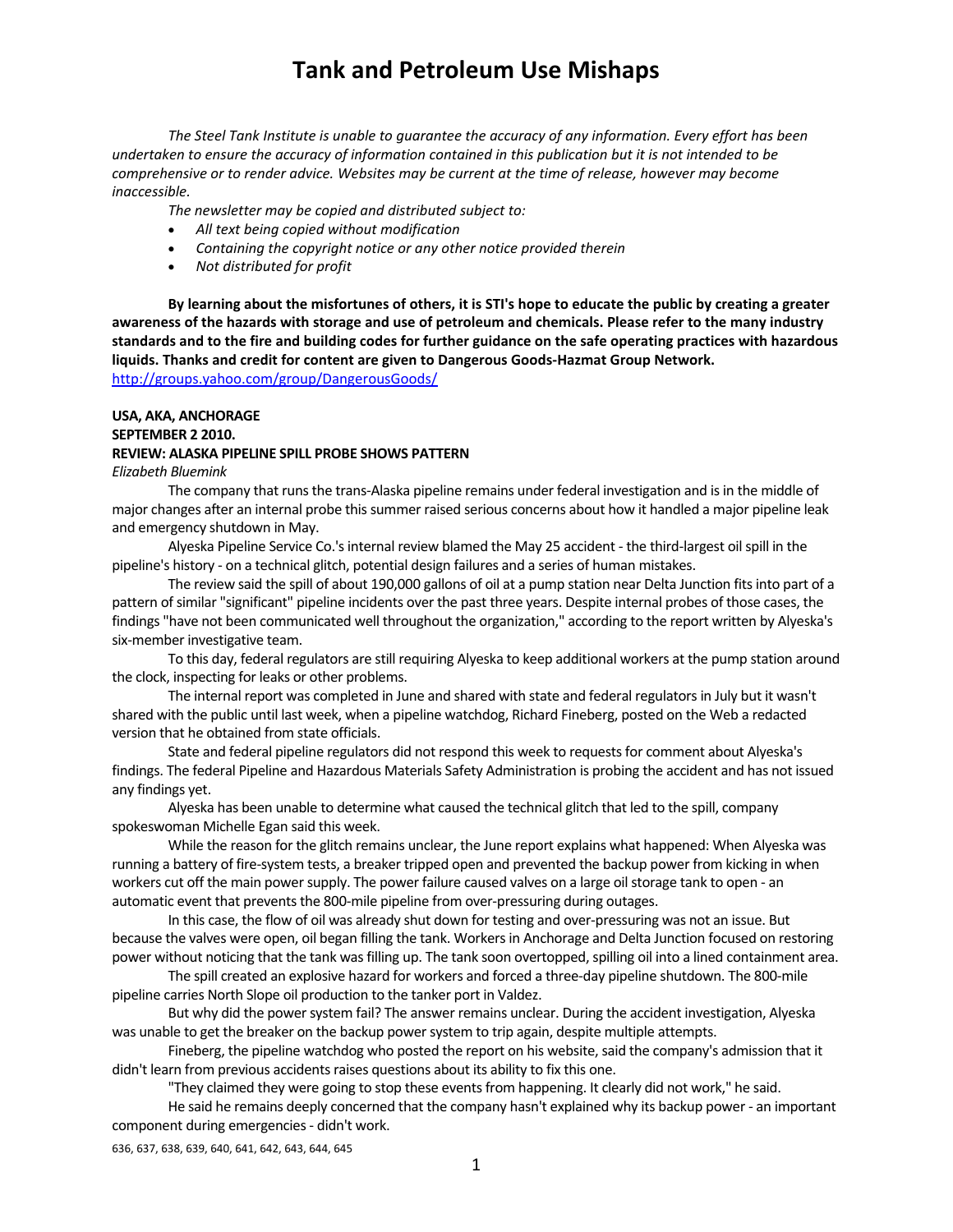Egan said this week that the company is redesigning its backup power system at its operating pump stations to prevent thissort of accident from happening again. It has also instituted new procedures during shutdownsto make sure that some workers are in charge of looking at the entire system while their colleagues concentrate on the task at hand.

Also, after urging from U.S. Sen. Lisa Murkowski, Alyeska is paying for a global consulting firm to assess systemwide risks along the 33‐year‐old pipeline, from the North Slope to Valdez.

Separately, the company is examining whether it has enough staffing and storage tank capacity at the pump stations, Egan said.

And, she said, the company is investigating a July whistleblower complaint alleging that an Alyeska worker falsified maintenance work records at the pump station, among other accusations.

In recent years, the company has been automating its pump stations as a way to cut its expenses. The project is near completion but has run years behind schedule and cost tens of millions of dollars more than expected.

Alyeska is owned by BP, Conoco Phillips, Exxon Mobil, Koch Industries and Chevron, the companies that also own the pipeline.

Alyeska's internal report listed six prior cases between 2007 and 2009 that showed a "trend of operational discipline deficiencies" similar to the May incident. Four of those cases, including a 2007 fire, happened at Pump Station 9.

### http://www.adn.com/2010/09/01/1434789/review‐alaska‐pipeline‐spill‐probe.html

### **USA, ORE, HIGHLAND SEPTEMBER 2 2010. LEAKY OIL TANK TAKEN AWAY**

The Reedsport School District has rid itself of an 8,000-gallon fuel tank that leaked underground at Highland Elementary School.

District superintendent Ike Launstein said the tank, believed to be 60-75 years old, stored diesel fuel used to fire a boiler and heat the school.

The school's boiler was converted to fire on propane after contractors punched holesin the tank while trying to restore it. Launstein told the district's board of directors the underground tank was rusty and sandblasting wore holes in the side.

Contractors were able to restore and line a similar tank with leak‐resistant material at Reedsport Community Charter School. The district will continue heating that school with a diesel-fired boiler.

BB&A Environmental employee Randy Boese was on‐site Aug. 23 at Highland while an excavator pulled up the large steel tank.

Soil samples tested by the Eugene contractor will determine whether soil contaminated by diesel will be shipped to an environmentally sound disposal site near Corvallis, Boese said. The tank will be recycled for scrap metal. http://www.theumpquapost.com/articles/2010/09/01/local\_news/doc4c7e8b7b42fff172985943.txt

### **AUSTRALIA, QUENSLAND, KUNDA PARK SEPTEMBER 3 2010. PETROLEUM LEAK CLOSES SERVO**

*Owen Jacques*

A fuel leak has forced a popular service station to close for about five months as the owners try to stop petroleum seeping from the underground tanks.

The Matilda station on Maroochydore Road at Kunda Park has almost disappeared from view, hidden behind a giant pile of dirt, as massive earthworks are done in preparation for new 330,000l tanks.

Site owner Peter O'Keeffe said that the leaking tanks were discovered on May 11 and the station was swiftly shut down.

"I've owned the site since 1992 and we had been doing a major upgrade to the building," Mr O'Keeffe said. "Then we were upgrading the driveway but in the meantime we sprung a fuel leak."

Kunda Park businessessaid they had no knowledge of the leak and had not been given any formal notice.

Mr O'Keeffe said that there was no order to clean up the mess, but he was keen to ensure a small leak would not grow into anything worse.

Crews had noticed differences between the amount of fuel they were selling and the amount of petrol in the tanks, and made a closer examination.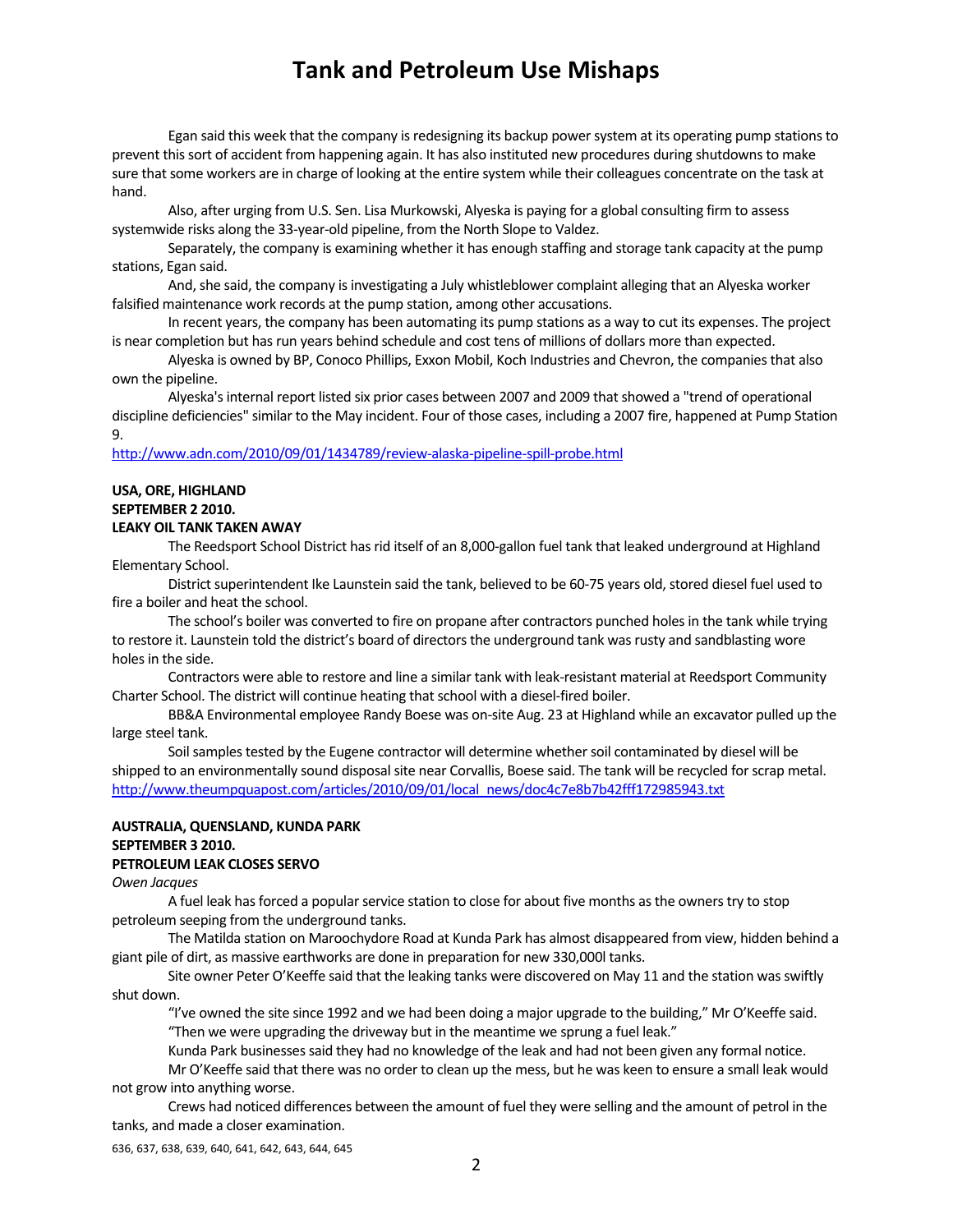The pipes have now been removed after the petroleum was found to be dripping from the "aged tanks and fuel lines".

Mr O'Keeffe said authorities were told and the site was shut down.

"The leak was only small, it leaked into the soil, and all of that has been pulled up and rehabilitated.

"Yesterday we started putting brand new tanks into the ground," he said.

Those tanks are known as "double skin tanks", connected to "double skin lines" that will make doubly sure a leak is unlikely to happen again.

When the 24-hour Matilda service station reopens in mid-October, the capacity of these new tanks will allow more than 4500 new Holden Commodores to be filled up before the tanks themselves need refilling. http://www.sunshinecoastdaily.com.au/story/2010/09/02/Petroleum-leak-closes-service-station/

### **USA, N.Y, HENDERSON HARBOUR**

**SEPTEMBER 2010.** 

## **'IT'S JUST A NIGHTMARE'**

### **ETHANOL FLAP: AREA BOATERS SAY FUEL ADDITIVE WREAKS HAVOC WITH ENGINES**

*Jaegun Lee*

Ethanol‐laced gas has been wreaking havoc among boaters, who are finding it harder to find a marina that sells ethanol‐free fuel.

Forsome time, boaters could find "real gas" at marina pumps. But John J. Killius, owner of Henchen Marina and Fishing Camp, Henderson Harbor, said marinas in the region are being forced to switch to E10, which contains up to 10 percent ethanol in gasoline, because they are simply unable to find a distributor that sells ethanol-free gas.

He said that Aug. 27 "was the last day we carried real gas" and that three of the first six boats that used ethanol-laced fuel at his marina had their engines die.

Nearly all the gasoline sold in the United States contains ethanol — a move intended to lessen the country's dependence on foreign oil and reduce greenhouse gas emissions.

"It's just a nightmare. Seven to eight out of 10 of our customers have had fuel-related problems this year," said Gary D. Cornell, a mechanic and co-owner of Cornell's Marina Inc., Henderson Harbor. "There are around 12 to 15 carburetors sitting here at the shop right now because of alcohol problems."

Barbara J. Caster, executive secretary of the Boating Industries Association of Upstate New York, Cicero, said ethanol can dissolve some fiberglass fuel tanks, soft metals and plastic as well as rubber hoses, seals and gaskets.

"Using E10 voids your warranty, and you just can't get ethanol‐free gas anymore. People are just getting fed up with this," she said.

To make matters worse, she said, the U.S. Environmental Protection Agency is considering increasing the amount of ethanol permitted in gasoline.

Last spring, Growth Energy, a biofuels trade association representing the nation's ethanol producers, requested that the EPA permit the use of E15.

"Everybody's telling us that this is inevitable, but we will continue to fight it," Ms. Caster said.

Last month, 39 organizations — including marine, environmental, motor vehicle, energy and recreational industry groups — requested that the House Committee on Energy & Commerce and Senate Committee on Environment & Public Works hold hearings on the pending EPA action that could raise the blending limit.

"EPA has indicated that it should make a decision on granting a waiver for E15 by the end of September, and we believe that many important questions remain before EPA can make this decision," said an Aug. 25 letter to the committees.

Also, Mr. Cornell warns that anytime fuel with ethanol sits unused for about three weeks, it starts a phase separation in which the water-laden ethanol separates from the rest of the gas and clogs up the engine by sinking to the bottom of the fuel tank.

"Cars normally don't have this problem because most people go through a tank of gas in about a week to 10 days. But most boats, people take them out once a month," Mr. Killius said.

However, simple prevention measures could save boat owners hundreds of dollars in repairs next year.

"People need to start adding stabilizers or their engines are going to stop working next spring when they try to run it again," Mr. Killius said.

Ms. Caster said there are several fuel additives, such as Star Tron, Sta-Bil and K100-MG, which can help prevent phase separation problems.

636, 637, 638, 639, 640, 641, 642, 643, 644, 645 More important, Mr. Cornell said, is the fact that boat owners should try to keep as little gas left in their tanks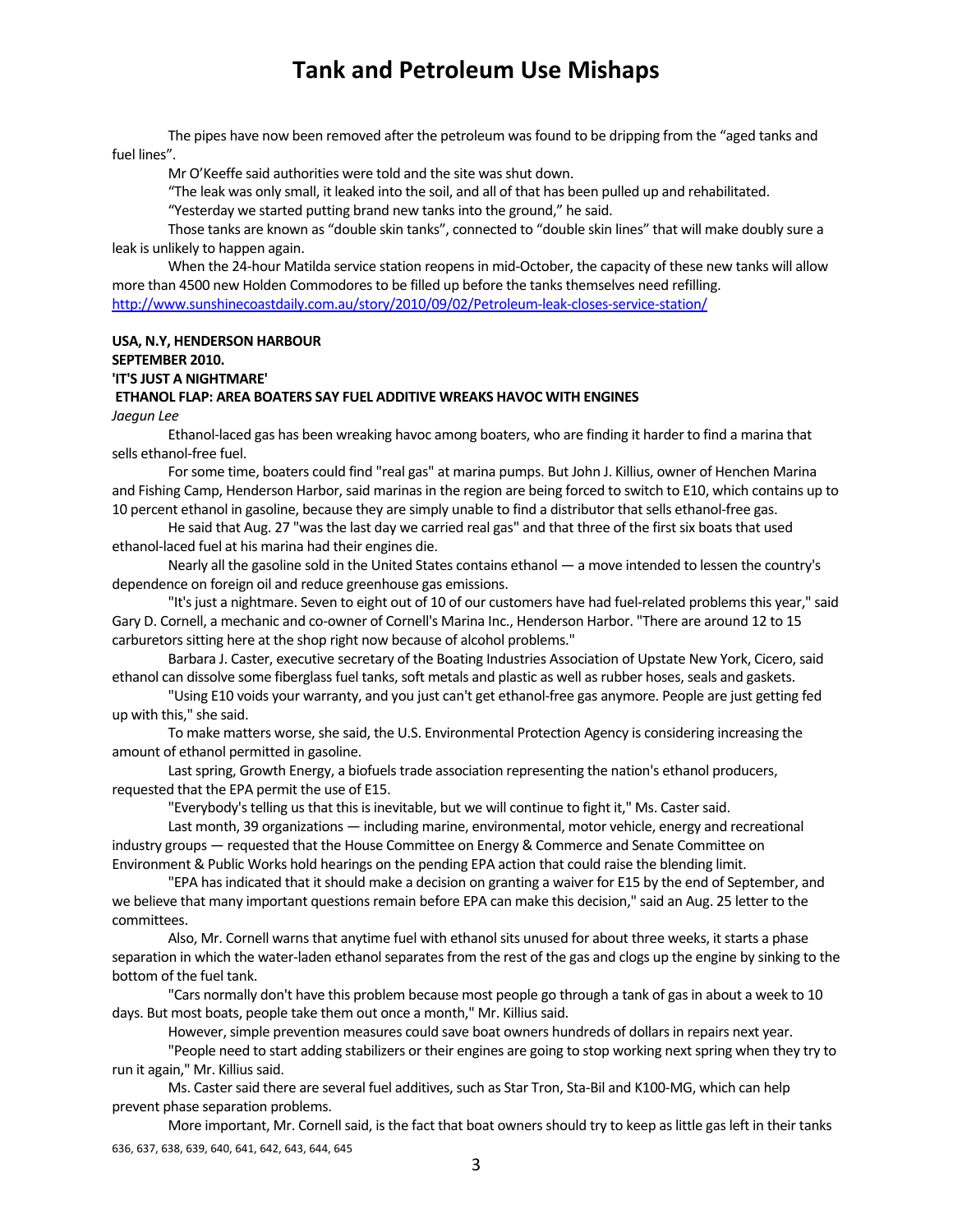as possible.

"Burn as much gas as you can before you store your boats for the winter," he said. http://www.watertowndailytimes.com/article/20100904/NEWS03/309049958

### **USA, ILL, DU BOIS SEPTEMBER 4 2010.**

#### **FIRE AT ILLINOIS OIL TANK MAY HAVE BEEN CAUSED BY LIGHTNING**

Lightning may be to blame for a fire at an oil tank in Du Bois, Illinois. The flames broke out early Friday morning west of Highway 51 and south of Highway 15. Witness Tony Mossa captured the fire on video. Mossa tells News 4 that he heard an explosion just after 6:30 a.m. and then saw billowing black smoke. No one was injured in the fire. Du Bois is about 70 miles southeast of St. Louis in Washington County.

http://www.kmov.com/news/local/Fire-at-Illinois-oil-tank-may-have-been-caused-by-lightning-102159329.html

## **USA, ILL, CHICAGO SEPTEMBER 3 2010. CONCERN MOUNTS OVER OIL PIPELINE SAFETY**

### *Phillip O'Connor*

When federal regulators learned last year that a Houston company built pipelines using defective steel, they ordered hundreds of sections of the newly laid pipe dug up and replaced.

Since then, the government has relaxed that get-tough approach.

Some pipeline steel that once would have been ordered replaced, now, if discovered, will remain in service. That includes pipe on the new \$5.2 billion Keystone oil pipeline that runsthrough the St. Louis area.

Some environmental groups and others are questioning the government's action, the result, some claim, of private consultations between regulators and industry representatives who have grown too close.

"It doesn't inspire public confidence when the government ... has a standard one year and changes it the next year without explanation for why they did it," said Paul Blackburn, a lawyer with Plains Justice, a public interest law center that has questioned Keystone's safety.

The Keystone pipeline stretches 2,151 miles from Alberta's Athabasca tar sands to the ConocoPhillips' Wood River refinery in Roxana, then on to Patoka, Ill. One of the longest and most expensive pipelines ever built in North America, Keystone can carry about a half‐million barrels a day, enough to supply about 2 percent of the country's daily demand. Oil began reaching the refinery in late June.

Concern about the pipeline comes at a time when the nation isstruggling with the environmental effects of its energy policy. Work continues on sealing the Deepwater Horizon spill deep beneath the Gulf of Mexico. And in Michigan, responders expect to spend months cleaning up after the June rupture of a 30‐inch pipeline that leaked nearly a million gallons of oil into a tributary of the Kalamazoo River.

Focus on Keystone's safety intensified recently after reports surfaced of two spills on the line even before it became fully operational, and that a spill in St. Charles County could create a "worst‐case scenario," according to the company.

"Unfortunately, spills are a part of pipelines," said Josh Mogerman of the Natural Resources Defense Council. "We don't hear about them. But they're occurring and they're occurring at alarming frequency."

### **AGENCY WON'T TALK**

Pipeline safety officials first learned of problems with defective steel while conducting tests on several projects built during a pipeline construction boom from 2007 to 2009. An investigation revealed that several lines contained significant amounts of defective pipe that stretched under pressure. The problems were traced to defective steel produced by several mills, but mostly by Welspun Power and Steel, a manufacturer based in India.

Almost half of the steel in the 30‐inch Keystone pipeline came from Welspun and was manufactured about the same time the company provided defective steel on several other pipeline projects.

In some cases, the Pipeline and Hazardous Material Safety Administration took remedial action.

In April 2009, for example, the agency ordered the Houston company, Boardwalk Pipeline Partners, to replace more than 300 sections of newly built 42-inch gas pipeline, about half of which had expanded by as little as 0.6 percent.

But then in October 2009, the pipeline agency issued new guidelines. From that point on, only pipe that expanded by at least 1.5 percent would need to be replaced. Companies were told they needed to notify the agency only of expansions of 1 percent or more.

636, 637, 638, 639, 640, 641, 642, 643, 644, 645 Officials with the agency, charged with oversight of the nation's 2.1 million miles of pipeline, did not respond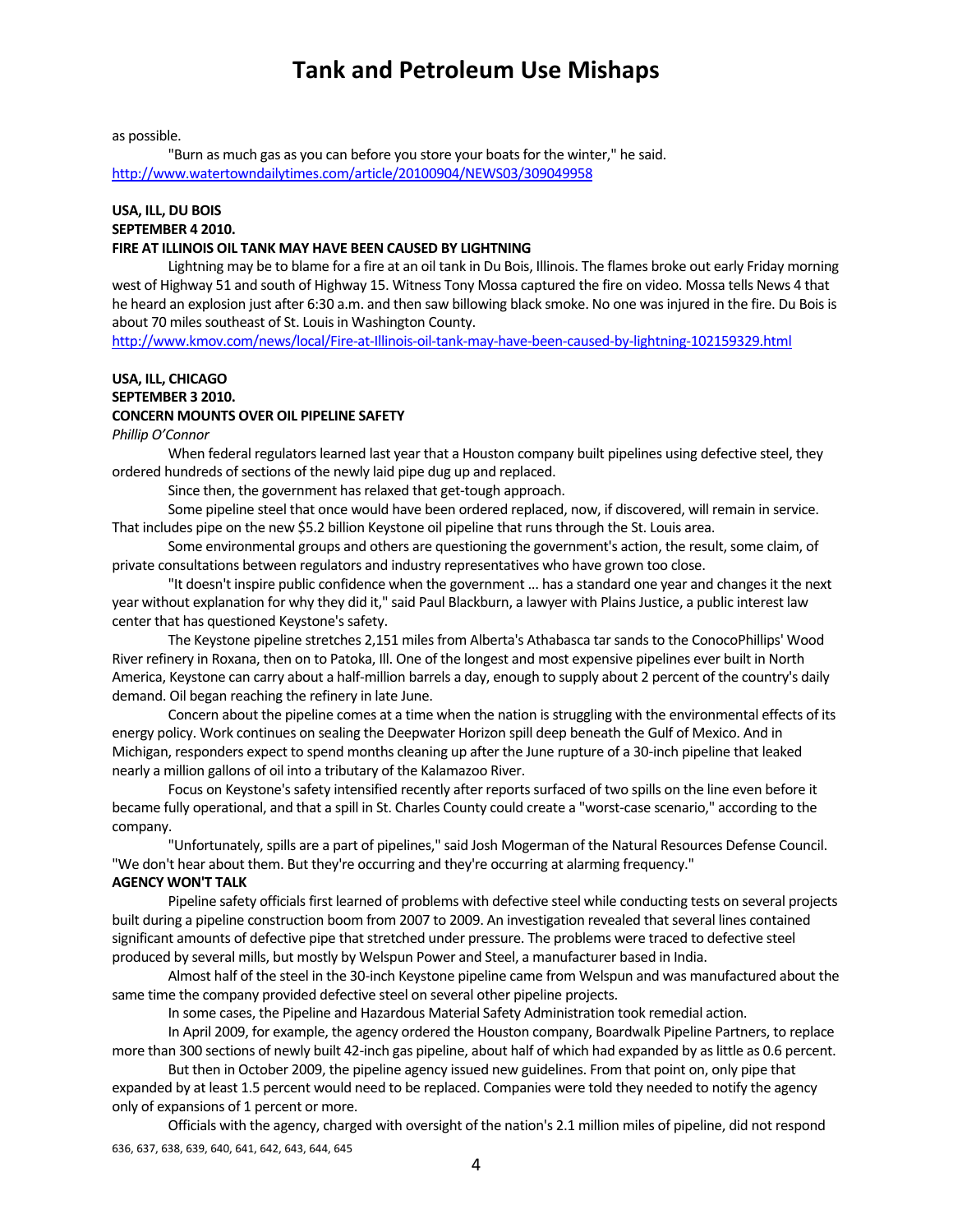to numerous requests from the newspaper over several weeks to discuss the change. An agency spokesman asked for written questions and then did not answer them.

Richard Cooper, a Washington pipeline consultant, said he thinks the government was caught off guard by the appearance of defective steel and that regulators initially took a conservative approach in ordering defective pipeline replaced.

Pipeline steel can withstand some expansion. The question is how much, Cooper said.

"Because it's such a serious issue in terms of possible pipe failure and it's happening on more than one line, they need to be a little bit more public about how they arrived at this number," Coopersaid "(1.5 percent) may be a very appropriate number. They ought to be able to get it out to where people can see how they got it and it's defendable."

At a minimum, the government should have consulted outside experts instead of relying on its own staff and industry engineers to arrive at the new standard, Blackburn said.

"The question is, 'What's safe enough or strong enough?'" Blackburn said. "There should be a conversation with other people besides industry about that. These pipes are under so much pressure and would cause so much damage if they rupture that there should be zero tolerance for weak steel.''

Mogerman of the Natural Resources Defense Council criticized what he called the pipeline agency's "incredible lack of transparency" in dealings with the industry.

"You begin to hear people talking about 'agency capture' and the idea that much as(Minerals Management Service) was too close to people drilling in the gulf that perhaps the same thing may be in place with pipeline regulators. There's a lot of movement of people between the pipeline companies and regulatory agencies and they've gotten very cozy."

#### **TWO LEAKS**

After problems arose elsewhere, regulators ordered more extensive tests on the Keystone line. They also ordered that the line operate at reduced pressure until the work could be completed.

Officials with TransCanada  $-$  Keystone's owner  $-$  continue to say that the line is safe.

In late July, a TransCanada official said 432 miles of the line had undergone the more extensive testing looking for any defects, and no problems had been discovered. The company this week declined to provide an update. Testing is expected to be completed by the fall.

But problems surfaced on the Keystone line even before it became fully operational.

On May 21, five gallonsleaked from a valve at a pump station near Carpenter, S.D. Workers hauled away 185 cubic yards of dirt and 9,356 gallons of water.

On June 23, another spill occurred at a pump station near Roswell, S.D. In that incident, oil sprayed from a loose fitting for three seconds, coating a 60‐by‐100‐foot area with 100 gallons of oil. A crew shut off the oil immediately. Workers recovered 80 gallons of oil and removed 2,500 gallons of oily water and 200 cubic yards of soil.

Miner County Commission Chairman Rollin D. Schulz said TransCanada responded quickly to the Roswell leak, had been good to work with and that the spill wasn't "anything significant."

Still, in a 2006 pipeline risk assessment, TransCanada predicted fewer than two spills would occur during a 10‐ year period.

TransCanada said the leaks effected only company property, were properly reported and cleaned up. They said Keystone "is prepared to handle the worst-case scenario."

Talk of weakened safety standards and oil leaks raise concern in St. Charles County, home to one of those "worst‐case scenarios."

According to TransCanada's own emergency response plan, the potential for the worst possible spill between Steele City, Neb., and Patoka is in St. Charles County near the confluence of the Missouri and Mississippi rivers. TransCanada said more than 24,000 barrels could pour from the line before a leak could be stopped. Some fear a St. Charles County spill could contaminate one of Midwest's major sources of drinking water.

Don Boehmer, the county's director of intergovernmental affairs, said no one ever informed the county that it was among the pipeline's worst potential spill sites. Nor were county officials aware of the government decision to change the pipe replacement standard.

"Obviously it's not as strict a requirement," Boehmer said. "That makes you feel less comfortable." http://www.stltoday.com/news/local/stcharles/article\_b8b391f6-0b09-57a7-9b8c-ef008776a3d4.html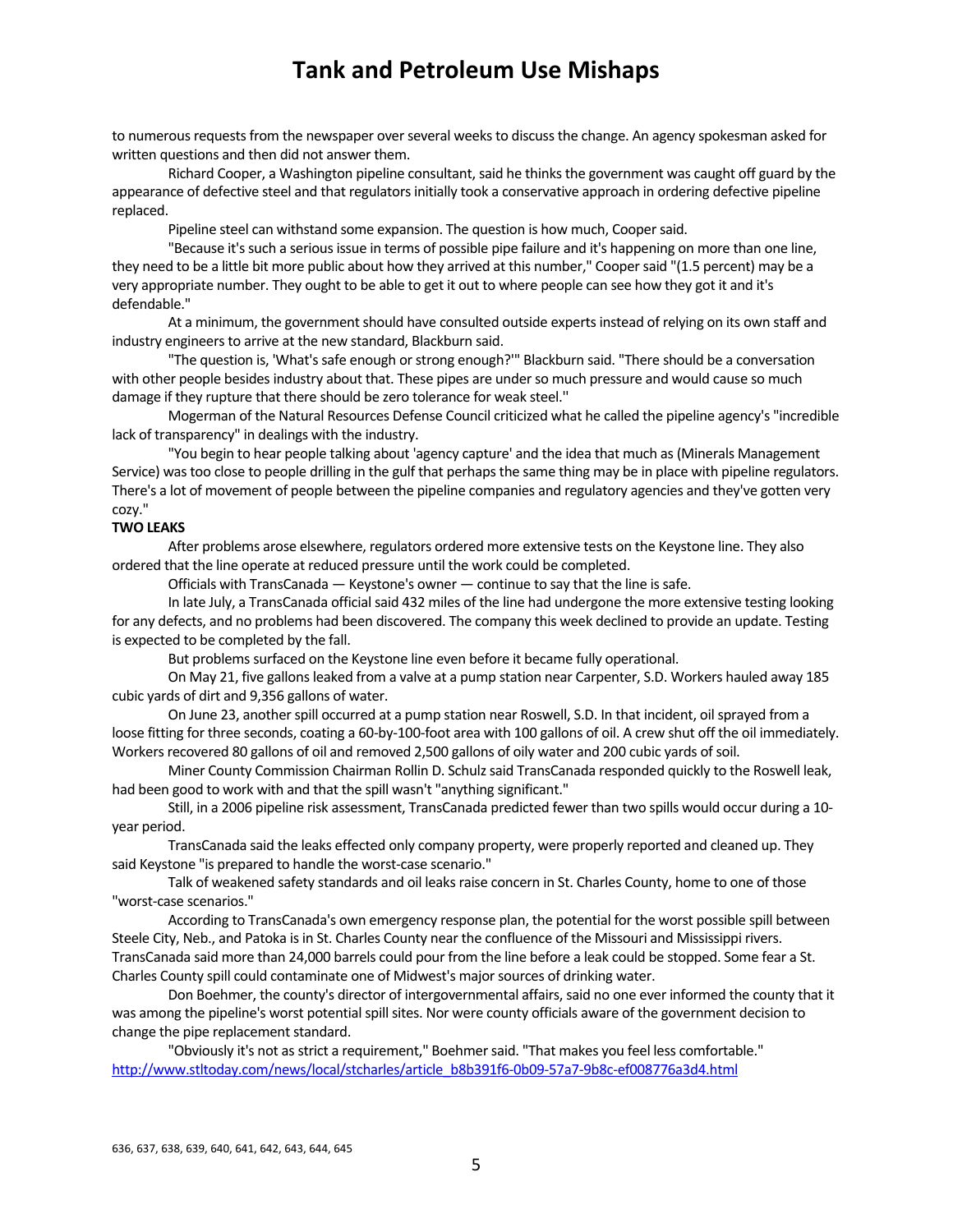## **USA, GA, NORCROSS SEPTEMBER 8 2010.**

## **FUEL SPILLED AT NORCROSS GAS STATION**

About 50 gallons of fuel were spilled Monday evening at a Norcross gas station as a tanker truck was filling an underground storage tank, a spokesman for the Gwinnett County fire department said.

The driver of the truck told authorities the spill was possibly caused by a malfunction of an underground valve, Capt. Thomas Rutledge said. The incident happened about 10:15 p.m. at the QuikTrip at 6140 Jimmy Carter Blvd. in Norcross.

The fire department's Hazardous Materials Response Team used an absorbent material on the ground to neutralize the fuel and checked four nearby storm drainsfor fuel, Rutledge said. The hazmat crew found a small amount of gasoline in two drainsin the parking lot and vapor readings, but no actual product, in the two drains on Jimmy Carter. A clean-up company from QuikTrip was requested to respond.

http://www.gwinnettdailypost.com/localnews/headlines/102402949.html

### **USA, IN, MARION CO SEPTEMBER 9 2010. EASTSIDE OIL SPILL CLEANUP CONTINUES TODAY**

## *Melanie D. Hayes*

Crews are continuing to clean up the residue of an oil spill today on the Eastside after a valve on a fuel tank broke Tuesday around noon.

The valve that broke was part of a 420,000‐gallon capacity tank at Metal Working Lubricants, but it was only holding 170,000 gallons at the time, said Amy Hartsock, spokeswoman for Indiana Department of Environmental Management, which is overseeing the clean up.

About 30,000 gallons spilled out into a secondary earthen containment area on the surface of the site, 199 S. Sherman Drive, Indianapolis. The containment area kept the fuel from overflowing elsewhere or outside of the company's site, and the fuel did not make it into any sewers or surface water, Hartsock said.

"When the large valve broke, they (the company) weren't able to replace or repair the valve, so what was necessary was to pump out the tank and contain the oil that was being released to the secondary containment area," she said.

Crews worked all day yesterday and overnight to pump out the fuel from the tank and the spill. Today, starting early in the morning, workers began addressing the impacted soil in the earthen containment, removing the soil that was soaked in fuel. Hartsock said.

There continues to be a smell of petroleum in the air, but the fumes are not harmful, she said.

"There was a home in the area identified as having private residential well and the Marion County Health Department issampling (the water), making sure there are no signs of impact," Hartsock said. http://www.indystar.com/article/20100908/LOCAL18/100908012/Eastside‐oil‐spill‐cleanup‐continues‐today

### **NETHERLANDS ANTILLES, BONAIRE**

#### **SEPTEMBER 9 2010.**

#### **BONAIRE OIL TERMINAL STILL SHUT DUE FIRE**

Shipping was halted for a second day at a 12‐million‐barrel oilstorage terminal on the tiny and pristine Caribbean island of Bonaire as smoke and flames billowed from a naphtha tank, the government said.

Island Lieutenant Governor Glenn Thode said firefighters had decided to let the blaze burn itself out because they had insufficient foam to extinguish the 200,000 barrels of highly volatile naphtha that caught fire in an electrical storm on Wednesday.

Thode told reporters he estimated the fire would burn out later in the day and that there was little risk of it spreading to more of the Venezuelan-owned terminal's 23 storage tanks.

Bonaire is a popular scuba diving destination known for well protected coral reefs and crystalline water.

Venezuela's PDVSA oil firm uses the site to mix and ship crude and products to China and the United States. The islandsits 50 miles(80 km) off Venezuela's northern coast and is part of the Dutch Antilles.

"The tank isstill on fire. They have not been able to put It out and, until they do, we won't know the consequences. The terminal is closed," a trader who does business with PDVSA told Reuters, but asked not to be identified.

636, 637, 638, 639, 640, 641, 642, 643, 644, 645 Thode, who arrived at a news conference in a car blackened by smoke, said villagers who live close to the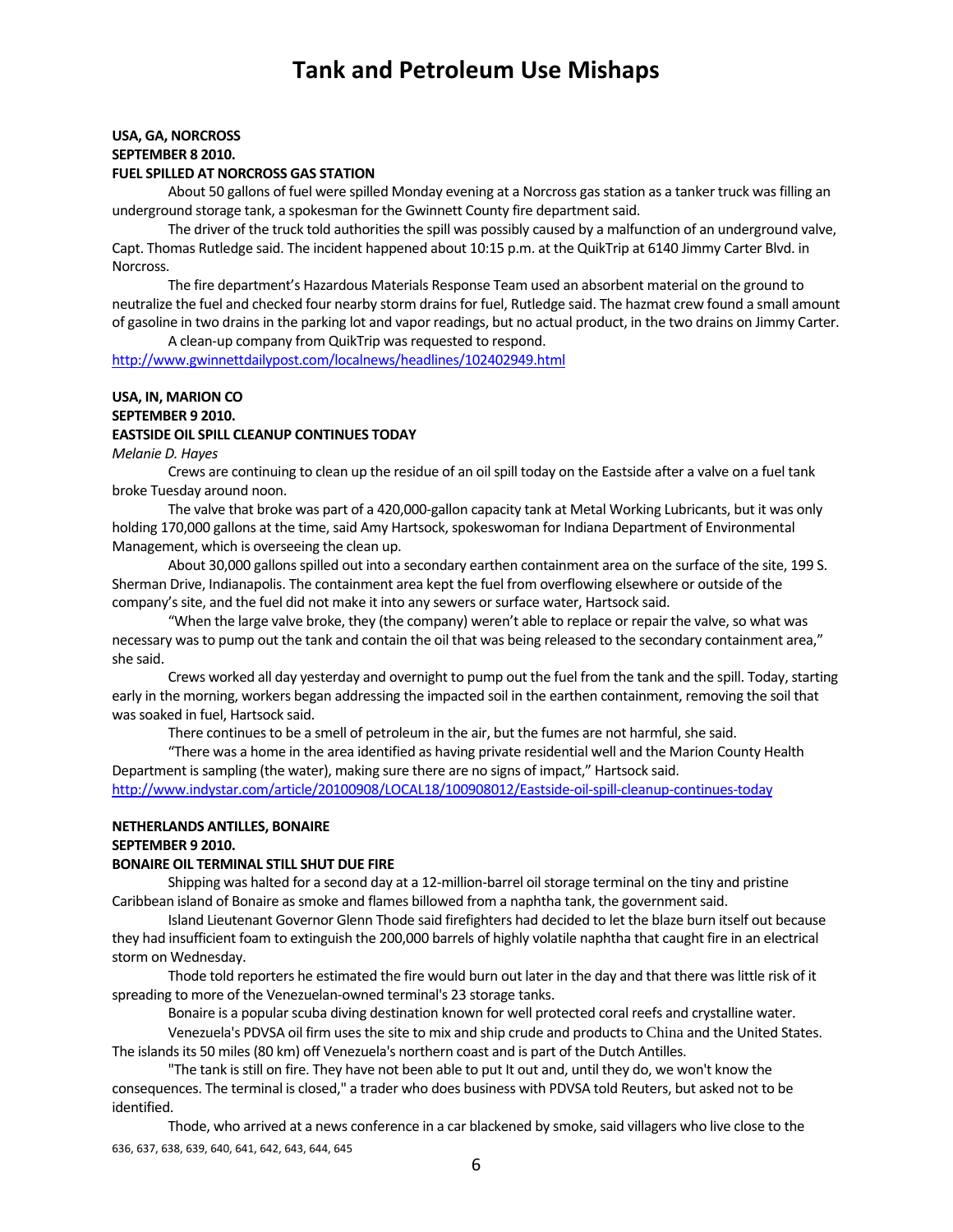terminal had been ordered to stay indoors to avoid noxious gases if a dense plume of smoke drifted in their direction.

He said the government was worried about damage to the island's delicate ecosystem from gas and chemicals released byte blaze.

State-run PDVSA has struggled with a series of fires and maintenance issues at its refineries in recent years but blamed this fire on a lightning strike.

The blaze began just one day after an explosion at a Mexican refinery killed one person and drove up pricesfor diesel and gasoline.

On Wednesday, a senior PDVSA official said the affected tank stored reserves of naphtha to be sent to Venezuela's onshore El Palito and Puerto La Cruz refineries when needed.

PDVSA officials were not available to comment on Thursday.

The terminal, known as BOPEC, also stores heavy crude, gasoline, distillates and residual fuel oils.

Photographs posted on a Bonaire blog(http://www.bonaire.web‐log.nl/) on Thursday morning showed at hick column of smoke purportedly at the terminal.

Naphtha is a petrochemical feedstock used in Venezuela for high octane gasoline blending and crude blending.

http://www.foxbusiness.com/markets/markets/2010/09/09/venezuela‐bonaire‐oil‐terminal‐shut/

### **VENEZUELA, BONAIRE, KRALENDIJK**

**SEPTEMBER 10 2010.** 

### **2nd OIL TANK HIT BY FIRE IN DUTCH ANTILLES**

A 750,000-barrel capacity crude oil storage tank caught fire in Curacao overnight and the blaze was only controlled on Thursday morning, an official at a sister facility and a trader said. Another fire was still raging at a Bonaire oil storage terminal on Thursday. Both sites in the Caribbean's Dutch Antilles belong to Venezuela's state-run oil company PDVSA. http://af.reuters.com/article/energyOilNews/idAFN0924445220100909

## **NETHERLANDS ANTILLES, BONAIRE, KRALENDIJK SEPTEMBER 11 2010.**

## **PLANES PUT OUT GIANT OIL FIRE ON CARIBBEAN ISLAND**

*Nochi Willem*

A huge blaze that ignited when lightning hit a 200,000‐barrel naphtha tank on the tiny Caribbean island of Bonaire was put out on Friday after Venezuelan planes doused it with chemical foam.

Tall flares seen from across the island since the fire began on Wednesday were no longer visible in the morning, witnesses said, but smoke still billowed from the damaged tank at a terminal that stores 12 million barrels of oil products.

"The fire is out," said Glenn Thode, Lieutenant Governor of the island that sits 50 miles off Venezuela's northern coast and is part of the Dutch Antilles.

Speaking on Friday, he said the remaining smoke came from the smoldering remains of the tank, which partially melted in the blaze.

Shipping is not expected to resume at least until the weekend from the Venezuelan‐owned terminal that receives up to 25 tankers a month, as officials check for damage.

"The terminal is closed and the ships are floating offshore ‐‐ it'stoo deep to drop anchor," said a trader who does business at the terminal. He said four vessels were waiting to dock.

Venezuela's state oil company PDVSA uses the site to mix and ship crude and products to China and the United States. The island is a popular scuba diving destination famous for its pristine coral reefs and crystalline water.

It was not immediately clear how many shipments will be delayed by the closure of the terminal.

Thode said that several planes sent by PDVSA sprayed the burning tank with foam overnight, cooling adjacent tanks and lowering the flames.

He called for three investigations into the fire and possible damage to the island's delicate ecosystem from gas and chemicals released by the blaze. One study will be carried out by the terminal management, or PDVSA; another by the government of the Netherland Antilles; and a third possibly by the Dutch government, he said.

The fire was likely caused by an electrical storm, PDVSA said. A lightning strike was also blamed for a quickly controlled blaze at another PDVSA storage terminal on nearby Curacao, also part of the Dutch Antilles.

Oil marketsfactored in the fires, with no discernible price changes as a result. PDVSA officials were not available to comment.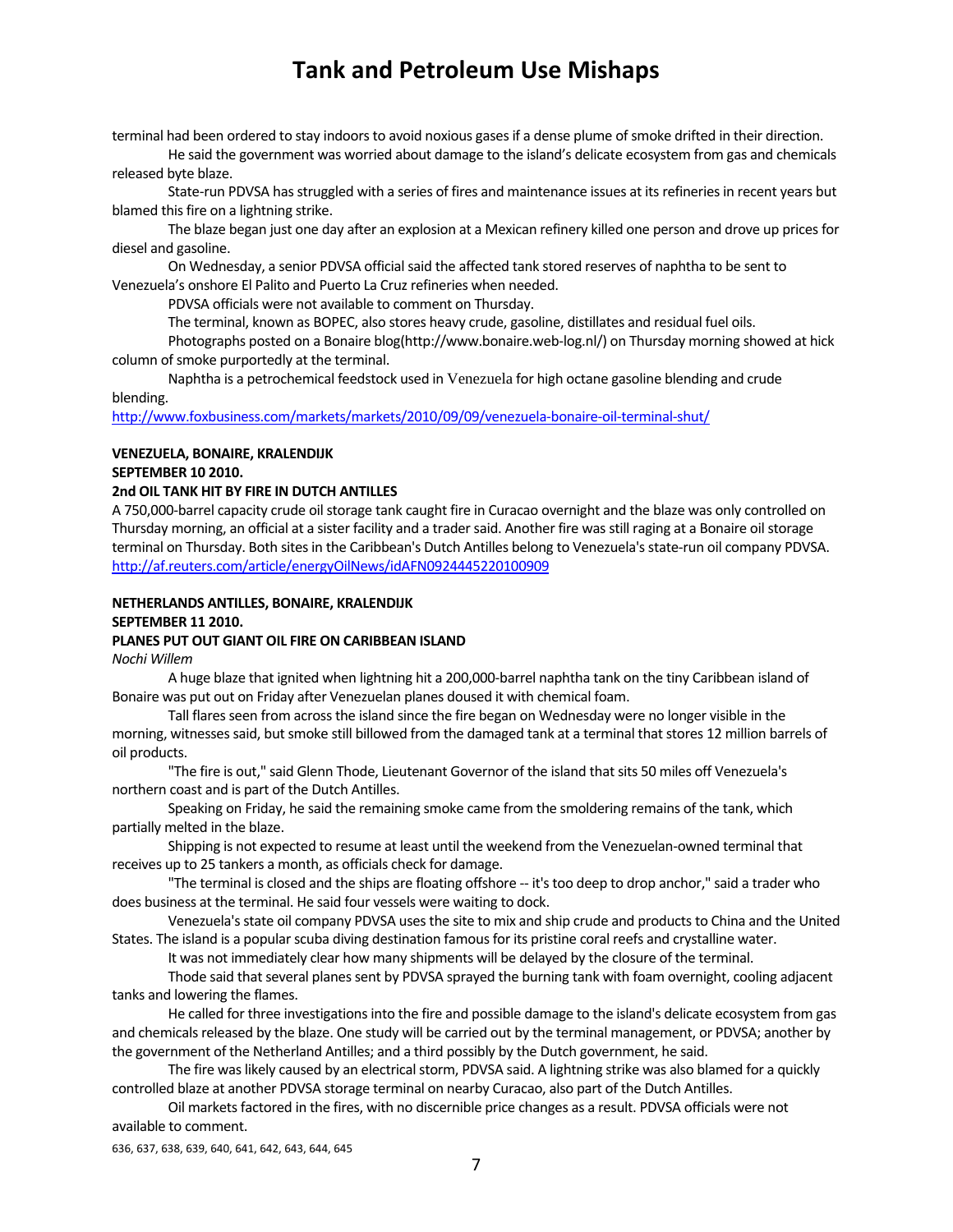The terminal, known as BOPEC, also stores heavy crude, gasoline, distillates and residual fuel oils. Naphtha is a petrochemical feedstock used in Venezuela for high octane gasoline blending and crude blending. http://www.reuters.com/article/idUSTRE6893RG20100910

## **GHANA, TEMA SEPTEMBER 27 2010.**

### **MANAGING DIRECTOR AND OTHERS DIE IN TEMA WILD FIRE**

Four people including the Managing Director of a construction firm at Tema Port were burnt to death in a fire outbreak that engulfed the Port city on Saturday.

Mike Sarfo Mensah, Managing Director of M&B Engineering Company Limited along with an engineer, and two welders were consumed by the fire with the last three people burnt beyond recognition. Mr. Mensah died at the hospital after sustaining serious burnt.

It took fire fighters several hours to bring the fire under control. The fire started at an alcohol storage facility located within the Tema Port late Saturday.

The victims, according to an eyewitness, were entrapped following the intense fire which was suspected to have been started by sparks from one of a few welders hired by Midland International Ghana Limited, owners of the facility to do some welding works within the company.

The highly combustible material exploded attracting residents to the scene. This latest fire incident, adds to several other fires that have ravaged the country within the last one-and-a half years, affecting public buildings and corporations.

Apart from the welders, the engineer and the MD were said to be in different offices within the storage facility working when the fire broke out killing them in the process and burning a tanker-truck with registration number GT2193 T, a forklift and a double cabin pick‐up which were both parked at the storage.

The welder, according to the eyewitness, arrived at the premises of Midland around 7am in the company of his other colleagues and started working on some of the metallic tanks in which the alcohol was stored and some of the metallic staircases of the main office building.

The welders worked throughout the day and were just about finishing the day's job when the incident occurred around 4 pm.

"Two of the welders were actually working on top of one of the tanks when suddenly we heard a loud explosion which came from the same tank they were working on.

The explosion was so intense that it threw the two welders from the very top to the ground killing one of them instantly with the other one sustaining a deep cut at the back of his head," the eyewitness narrated.

Shortly after the explosion, he (eyewitness) and some persons who rushed to the scene managed to carry one of the injured persons to safety after which he was rushed to the Tema General Hospital.

But the fire quickly spread to other parts so they could not carry the body of the welder who died instantly after hitting the ground as "all we could do wasto watch his body burnt beyond recognition from a distance."

He stated that had the firefighters not arrived at the scene early, a different story would have been told about the fire outbreak.

"My brother the fire people worked hard to ensure that the fire did not spread to neighbouring buildings. As you can see, more of the fire tenders arrived early to help control the fire," he remarked.

When DAILY GUIDE got to the scene, several fire fighters from the Ghana National Fire Service (GNFS), Tema Oil Refinery (TOR), Ghana Ports and Harbours Authority (GPHA) and the Naval Base in Tema were at the scene struggling to douse the fire.

A fire fighter told DAILY GUIDE they were overwhelmed by the fire but that did not deter them from fighting to save lives and property.

The Tema Regional Police Commander ACP Augustine Gyenning, in an interview, said his men arrived at the scene to help in the rescue mission to prevent crimes like looting.

"As you can see, my men are here in their numbers to ensure that we do not record such crimes here and to allow the fire fighters whose main duty is to fight fires such as the one going on here to do their work to prevent it from catching other buildings." ACP Gyenning stated.

Though no amount has been mentioned, it is feared that several thousands of Ghana cedis have been lost in the late Saturday fire.

Policemen had to fire gunshots to disperse angry workers at the port who were infuriated by the inability of the firemen to quench the fire.